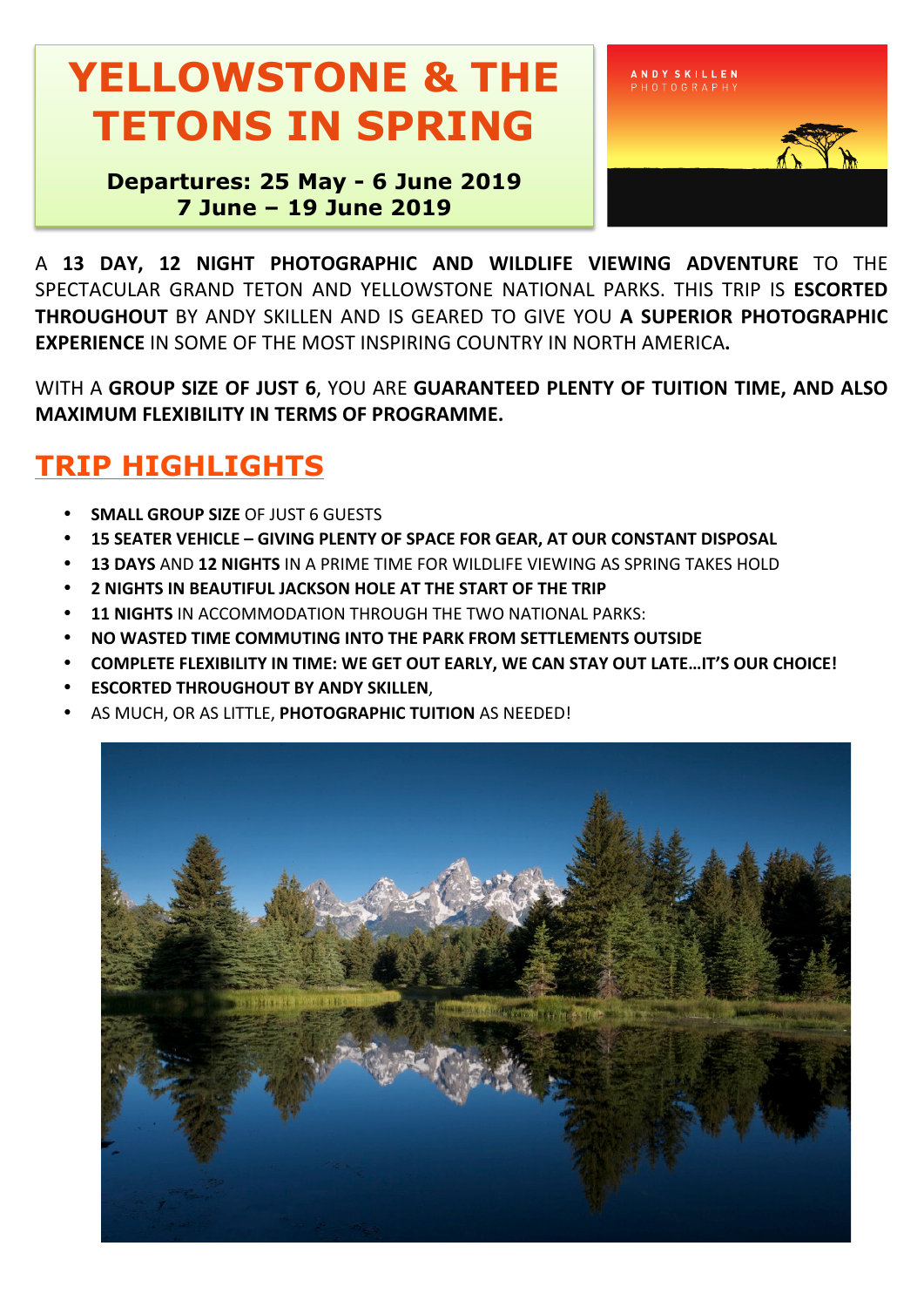# **YOUR ITINERARY….**

#### **Day 1-2 Arrive Jackson Hole… (2 nights)**

After your flight to Jackson Hole – most likely arriving late afternoon - you will be collected and transferred to a comfortable mid-range hotel in the beautiful town of Jackson Hole for two nights. The town is packed full of things to do and see, and is a photographer's delight. You will have two nights here, allowing you a full day to get out and explore after your long flights and stretch your legs. There is a fantastic Wildlife Art Museum on the outskirts of town, and we can arrange a transfer to/from there for you if you wish to see it. On your second evening, we will take a wildlife spotting trip through part of Teton National Park, particularly on the look-out for beavers, elk and moose, and, if lucky, grizzlies.

#### **Day 3: Signal Mountain – Grand Teton National Park**

A very early start from our Jackson Hole accommodation as we head north through the Tetons to some truly spectacular sunrise locations and the chance to capture some iconic shots. We will spend the rest of the day exploring Teton National Park, including some of the lesser known routes and taking in some of the beautiful vistas that present themselves. After a full day's viewing and photography, we will end up at our lakeside cabins for the night.

#### **Days 4-6 Old Faithful (3 nights) - Yellowstone**

After breakfast, we will depart the Tetons and keep heading north and on into Yellowstone National Park. The southern sector of the park is crammed full of waterfalls, river views, gorges and thermal features, and we will take the opportunity to stop and get our images as we travel. It is the idea to spend as much time out of the vehicle as possible, and on occasion we will take short walks to some of the more beautiful views in geyser basins en route. We should arrive at Old Faithful by late afternoon – sightings permitting! – and after check-in there will be the chance to explore some of the most famous geyser features on earth! The next 2 days will be focused on getting out and about in the geyser basins of this spectacular part of the park, on foot and by vehicle. Please note, we will limit walks to a maximum of 3km, but the option for longer hikes can be entertained. The vast majority of our walks will be on level trails, designed to showcase some of the major sights, but on occasion, they might require a degree of slight incline. You will not need to be an Olympian, but a degree of fitness will help you enjoy this trip to the full. The Old Faithful area is also home to many bison, and I have even seen bears here before. We will keep doing our best to look for the best possible picture opportunities!

#### **Days 7-9 Canyon Lodge (3 nights) - Yellowstone**

We keep heading north, past Yellowstone Lake (where we will ensure we have time to search some of the more likely bear areas) and head to the middle of the park where Canyon Lodge, as its name suggests, gives us excellent access to the Grand Canyon of the Yellowstone. Here a couple of excellent walks take us to some use the some use of excellent walks take us to some use of the some use of excellent walks to some use of the some use of the some use of the some